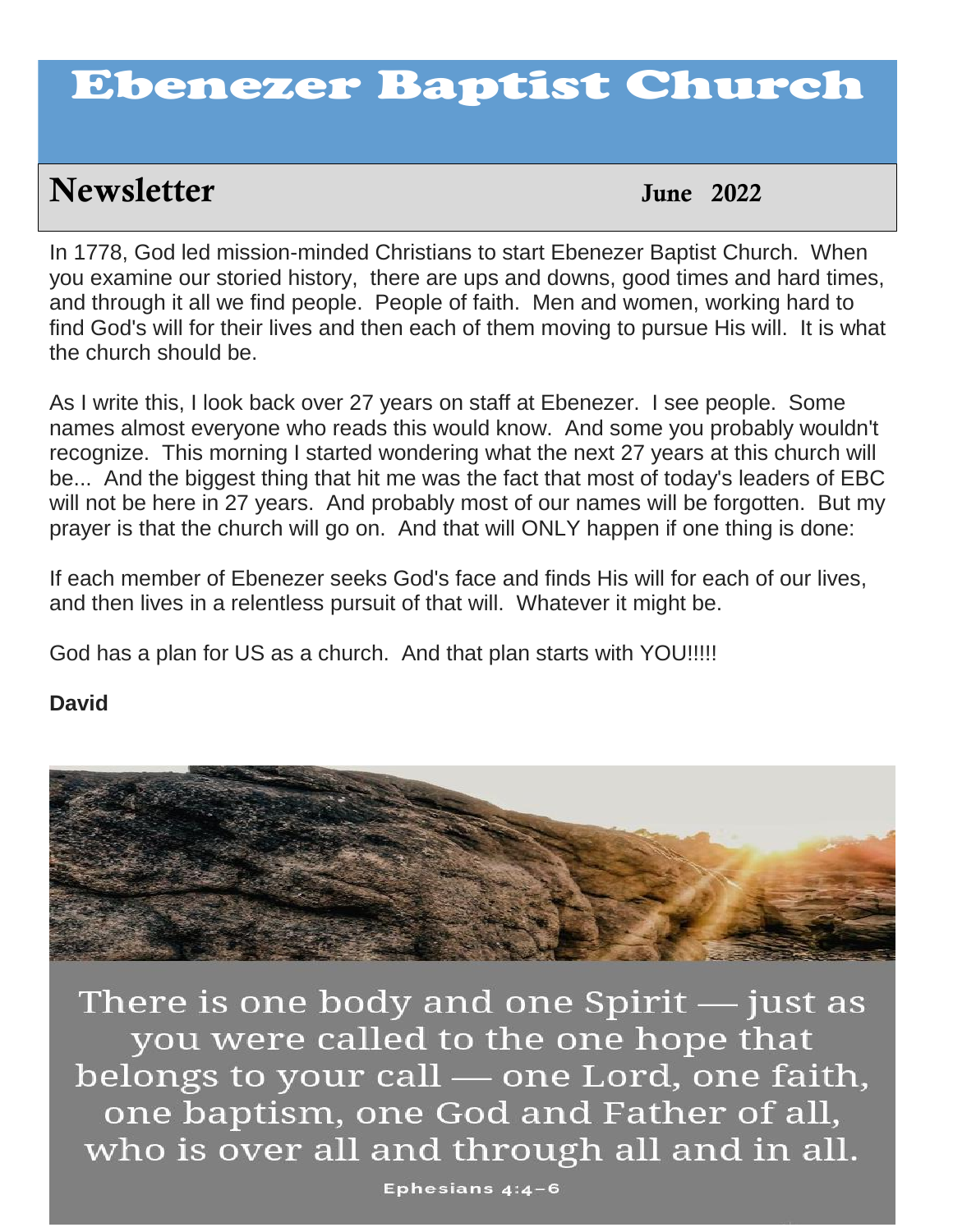# **/acation Bible School**

# **June 20-23**

# **Register at ebcsc.com**

VBS Schedule Mon. – Wed. Supper at 5:00 pm VBS at 6:00-8:00 pm Adult VBS at 6:15 pm Thursday (Family Night) - Supper at 5:00 pm Concert at 6:00 pm

### VBS Supper Menu

The price for Supper Monday – Wednesday is \$6 for adults & youth and \$3 for children. Chicken Nuggets will be available each night. Monday: Pizza and Salad Bar Tuesday: Chicken Bog, Green Beans, & Salad **Bar** Wednesday: Hot Dogs & Hamburgers, Chips, **Fixings** Thursday: Free Spaghetti Supper & Salad



**Free Spaghetti Supper** and Concert **featuring Denver Bierman** 



Meet Denver Bierman…..

Bierman is a Dove Award-winning artist known for his work in the Christian jazz/swing band Denver & the Mile High Orchestra, as well as his appearance on the reality show "The Next Great American Band." His program includes jazz and swing twists on classic hymns and modern Christian songs.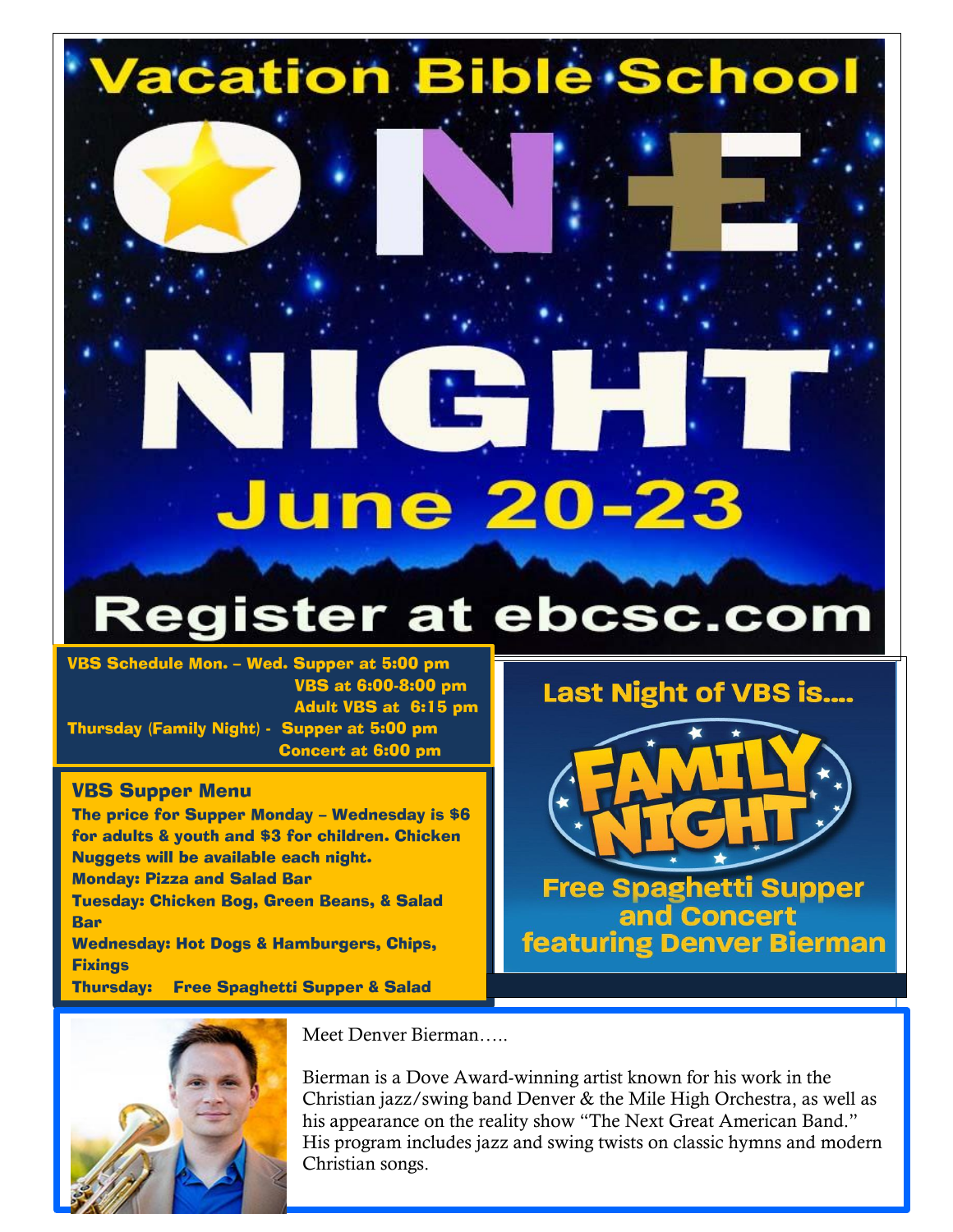

# **Pick Up a Bottle at the Missions Counter and returned filled with change**



**Thank you to everyone that volunteered to be a Prayer Partner for our youth and children going to camp June 6-10!!**

**A six week study beginning, Monday, March 9th at**  We ask the church to please be in prayer for*ALL* of the campers (youth, children and adults) as they head to camp. Pray for safe travels, health and safety while at camp. But most of all that God will work in a *BIG* way in the lives of these campers during the week!!

3